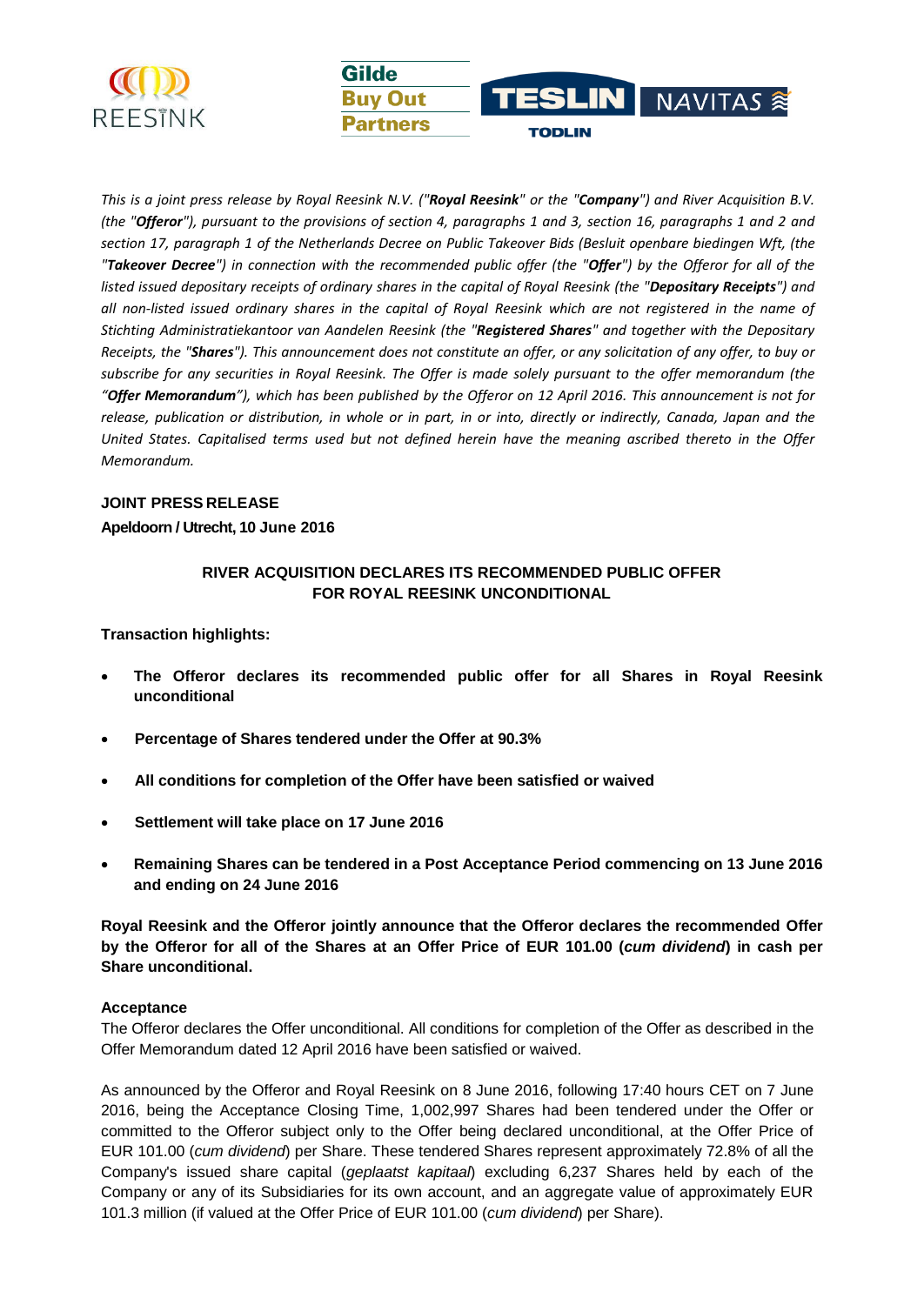Together with the Shares held by Todlin and Navitas Capital which are committed to the Offer, the tendered Shares represent approximately 90.3% of all the Company's issued share capital (geplaatst kapitaal) excluding 6,237 Shares held by each of the Company or any of its Subsidiaries for its own account, and an aggregate value of approximately EUR 125.5 million (if valued at the Offer Price of EUR 101.00 (cum dividend) per Share).

## **Settlement**

With reference to the Offer Memorandum, Shareholders who accepted the Offer shall receive the Offer Price for each Share validly tendered (or defectively tendered provided that such defect has been waived by the Offeror) and delivered (*geleverd*) under the terms and conditions and subject to the restrictions of the Offer.

Settlement of the Offer shall occur and payment of the Offer Price per validly tendered Share shall be made on 17 June 2016 (the "**Settlement Date**").

No Shares were to date acquired by the Offeror outside the Offer. Consequently, upon Settlement of the Offer the Offeror will hold 1,002,997 Shares, representing approximately 72.8% of all the Company's issued share capital (*geplaatst kapitaal*) excluding 6,237 Shares held by the Company or any of its Subsidiaries for its own account, and an aggregate value of approximately EUR 101.3 million (if valued at the Offer Price of EUR 101.00 (*cum dividend*) per Share).

Together with the Shares currently held by Todlin and Navitas Capital which are committed to the Offer, the Offeror will upon or shortly after Settlement hold 1,242,542 Shares, representing approximately 90.3% of all the Company's issued share capital (*geplaatst kapitaal*) excluding 6,237 Shares held by each of the Company or any of its Subsidiaries for its own account, and an aggregate value of approximately EUR 125.5 million (if valued at the Offer Price of EUR 101.00 (*cum dividend*) per Share).

#### **Board appointments**

As per the Settlement Date and conditional on Settlement having occurred, the appointments of Mr H.A. van Beuningen, Mr B.T. Molenaar and Mr A.J. Hendrikse and the resignations of Mr L.H. Lievens and Mr L.F.H. van Delft as members of the Supervisory Board will become effective. The general meeting of Royal Reesink resolved on 25 May 2016 to appoint the new Supervisory Board members, conditional upon the occurrence of Settlement.

#### **Post Acceptance Period**

With a view to obtaining 100% of the Shares, the Offeror grants those Shareholders who have not tendered their Shares under the Offer the opportunity to tender their Shares in a Post Acceptance Period (*na-aanmeldingstermijn*) commencing at 09:00 hours CET on 13 June 2016 and expiring at 17:40 hours CET on 24 June 2016 (the "**Post Acceptance Period**"). Shareholders can tender their Shares during the Post Acceptance Period in the same manner and subject to the same terms, conditions and restrictions as described in the Offer Memorandum.

Shareholders who tender their Shares during the Post Acceptance Period shall not have the right to withdraw such tendered Shares.

Shares validly tendered (or defectively tendered provided that such defect has been waived by the Offeror) during the Post Acceptance Period will immediately be accepted. The Offeror shall arrange for payment against transfer (*levering*) for Shares validly tendered (or defectively tendered provided that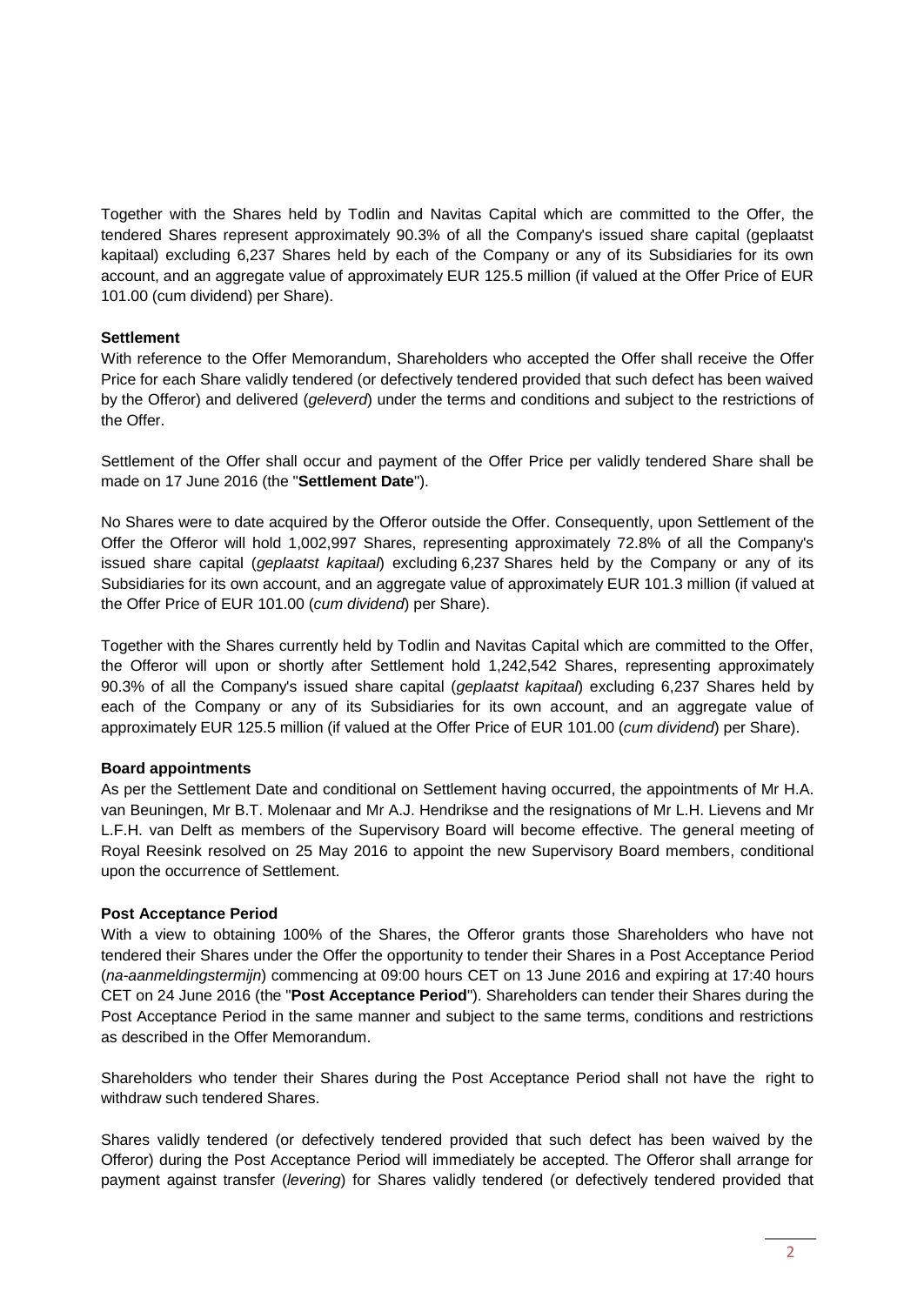such defect has been waived by the Offeror) during the Post Acceptance Period on the later of the Settlement Date or the third Business Day after the day on which such Shares are tendered.

#### **Obtaining 100% ownership**

The willingness of the Offeror to pay the Offer Price is based on an envisaged acquisition of 100% of the Shares or the assets and operations of Royal Reesink. Royal Reesink has acknowledged the importance thereof to the Company, the Group and the Offeror, which importance is based on the ability to terminate Royal Reesink's listing from Euronext Amsterdam and the achievement of an efficient capital structure (both from a tax and financing perspective), which are important factors in achieving the premium implied by the Offer Price. Royal Reesink intends to delist the Depositary Receipts from Euronext Amsterdam promptly after the Offeror and its Affiliates, alone or together with Royal Reesink, obtain at least 95% of the Shares. The Offeror seeks to acquire 100% of the Shares and/or the business and operations of Royal Reesink, through the Offer and other subsequent restructuring steps (if necessary). These steps are likely to have significant consequences for Shareholders who do not tender their Shares under the Offer, including the possibility of a substantial delay in the receipt by them of their proceeds.

### **Squeeze-out procedures**

If, following the Post Acceptance Period, the Offeror and its Affiliates, alone or together with Royal Reesink, hold at least 95% of the Shares, the Offeror shall commence squeeze-out proceedings, such as a compulsory acquisition procedure (*uitkoopprocedure*) in accordance with article 2:92a DCC or article 2:201a DCC, or a takeover buy-out procedure in accordance with article 2:359c DCC, to buy out the holders of Shares that have not tendered their Shares under the Offer. Royal Reesink has agreed to provide the Offeror with any assistance as may be reasonably required in connection with such procedures.

#### **Post-Closing Restructuring Measures**

In the event that the Offeror has not, together with its Affiliates, acquired 95% or more of the Shares after expiration of the Post Acceptance Period, the Offeror has indicated it is likely to effect, or cause to effect, a restructuring taking account of the strategic rationale of the Offer and the importance to Royal Reesink, the Group and the Offeror for the Offeror to acquire 100% of the Shares or Royal Reesink's assets and operations (e.g. an asset transaction, statutory (cross border) merger or de-merger, contribution of assets and/or cash against issue by Royal Reesink of additional shares). In the effectuation of any Post-Closing Restructuring Measure, due consideration will be given to the requirements of Dutch law and the interests of all stakeholders of Royal Reesink, including the minority Shareholders.

The implementation of such Post-Closing Restructuring Measures shall require the approval of the Supervisory Board, including the affirmative vote of at least one of the Independent Supervisory Board Members, other than to the extent such measure is (i) a rights issue or any other share issue where Shareholders have been offered a reasonable opportunity to subscribe pro rata to their then existing shareholding or (ii) a compulsory acquisition procedure (*uitkoopprocedure*) in accordance with article 2:92a DCC, article 2:201a DCC or the takeover buy-out procedure in accordance with article 2:359c DCC.

### **Asset Sale and Liquidation**

The most likely Post-Closing Restructuring Measure is the sale by Royal Reesink of its entire business (consisting of all assets and liabilities of Royal Reesink) to the Offeror or an Affiliate of the Offeror and subsequent liquidation of Royal Reesink (the "**Asset Sale and Liquidation**"). However, the Offeror may also elect to not or only partly pursue the Asset Sale and Liquidation and/or pursue one or more other alternative Post-Closing Restructuring Measures referred to in Section 3.14.4 (*Other Post-Closing*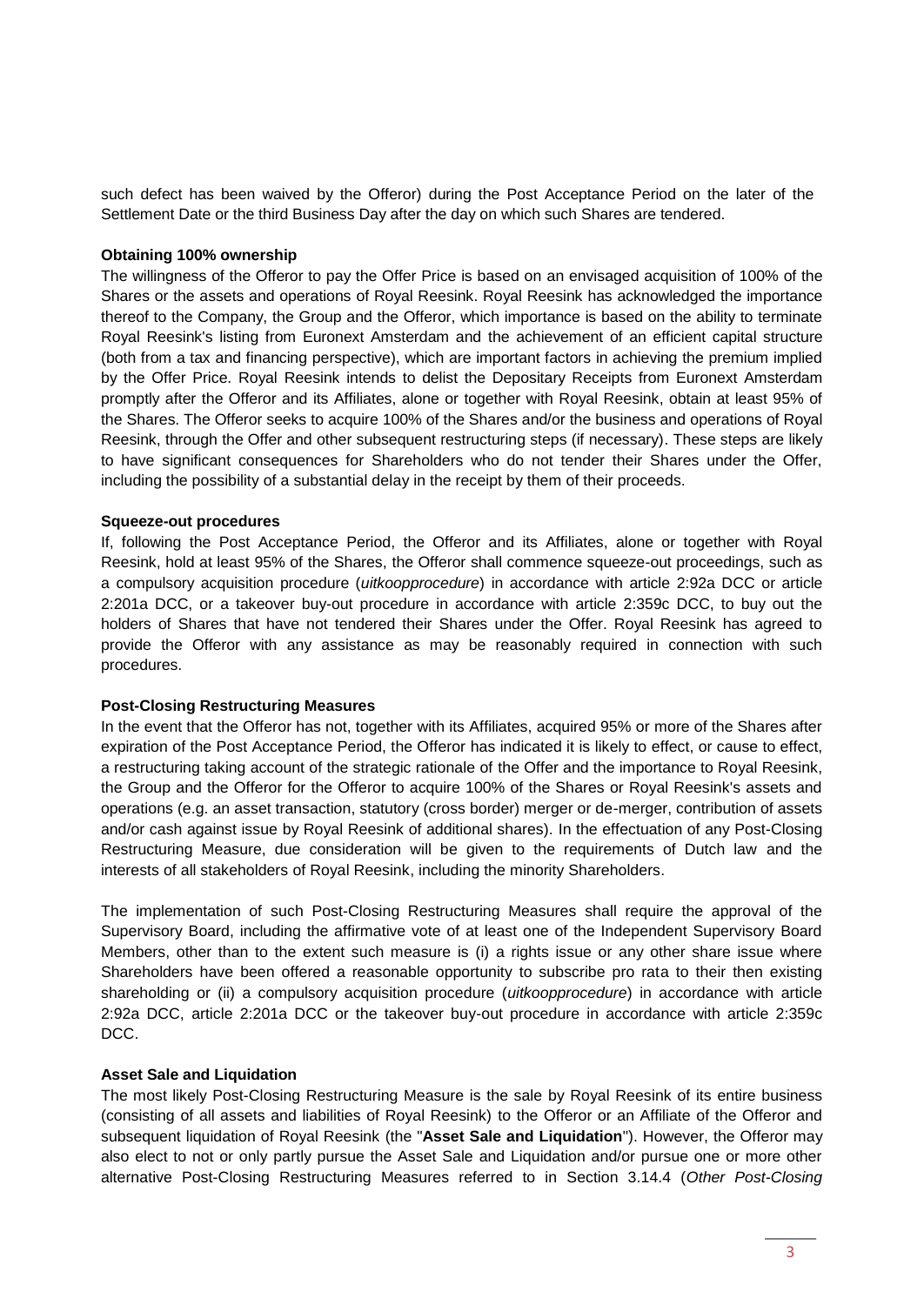*Restructuring Measures*) of the Offer Memorandum, whether or not in conjunction with the Asset Sale and Liquidation (or a part thereof).

Any Asset Sale and Liquidation will require the approval of the Management Board and Supervisory Board, as well as the approval of the general meeting, at that time. Such Asset Sale and Liquidation shall also require the affirmative vote of at least one of the Independent Supervisory Board Members.

For an extensive explanation of the procedure of an Asset Sale and Liquidation, reference is made to 3.14.3 (*Asset Sale and Liquidation*) of the Offer Memorandum.

#### **Further implications of the Offer being declared unconditional**

Shareholders who do not intend to tender their Shares under the Offer should carefully review Section 3.14 (*Post-Closing Restructuring Measures*) and Section 3.15 (*Consequences of the Offer*) of the Offer Memorandum, which describe certain risks they will be subject to if they elect not to accept the Offer and certain measures the Offeror may take to achieve its goal of obtaining 100% of the Shares or Royal Reesink's assets and operations.

These risks are in addition to the risks associated with holding securities issued by Royal Reesink generally, such as the exposure to risks related to the business of Royal Reesink and its subsidiaries, the markets in which the Group operates, as well as economic trends affecting such markets generally as such business, markets or trends may change from time to time.

### **Offer Memorandum, Position Statement and further information**

The Offeror is making the Offer on the terms and subject to the conditions and restrictions contained in the Offer Memorandum, dated 12 April 2016, which is available on **www.royalreesink.com**. In addition, Royal Reesink has made available the Position Statement dated 12 April 2016, containing the information required by section 18 paragraph 2 and Annex G of the Takeover Decree in connection with the Offer. This announcement contains selected, condensed information regarding the Offer and does not replace the Offer Memorandum and/or the Position Statement. The information in this announcement is not complete and additional information is contained in the Offer Memorandum and the Position Statement.

Shareholders are advised to review the Offer Memorandum and the Position Statement in detail and to seek independent advice where appropriate in order to reach a reasoned judgement in respect of the Offer and the content of the Offer Memorandum and the Position Statement. In addition, Shareholders may wish to consult with their tax advisors regarding the tax consequences of tendering their Shares under the Offer.

Digital copies of the Offer Memorandum are available on the website of Royal Reesink (**www.royalreesink.com**). Royal Reesink's website does not constitute a part of, and is not incorporated by reference into, the Offer Memorandum. Digital copies of the Position Statement are available on the website of Royal Reesink (**www.royalreesink.com**).

The Exchange Agent SNS Securities N.V. Nieuwezijds Voorburgwal 162 1012 SJ Amsterdam The Netherlands Telephone number: +31 (0) 20 550 88 19 Email: openbaarbodreesink@snssecurities.nl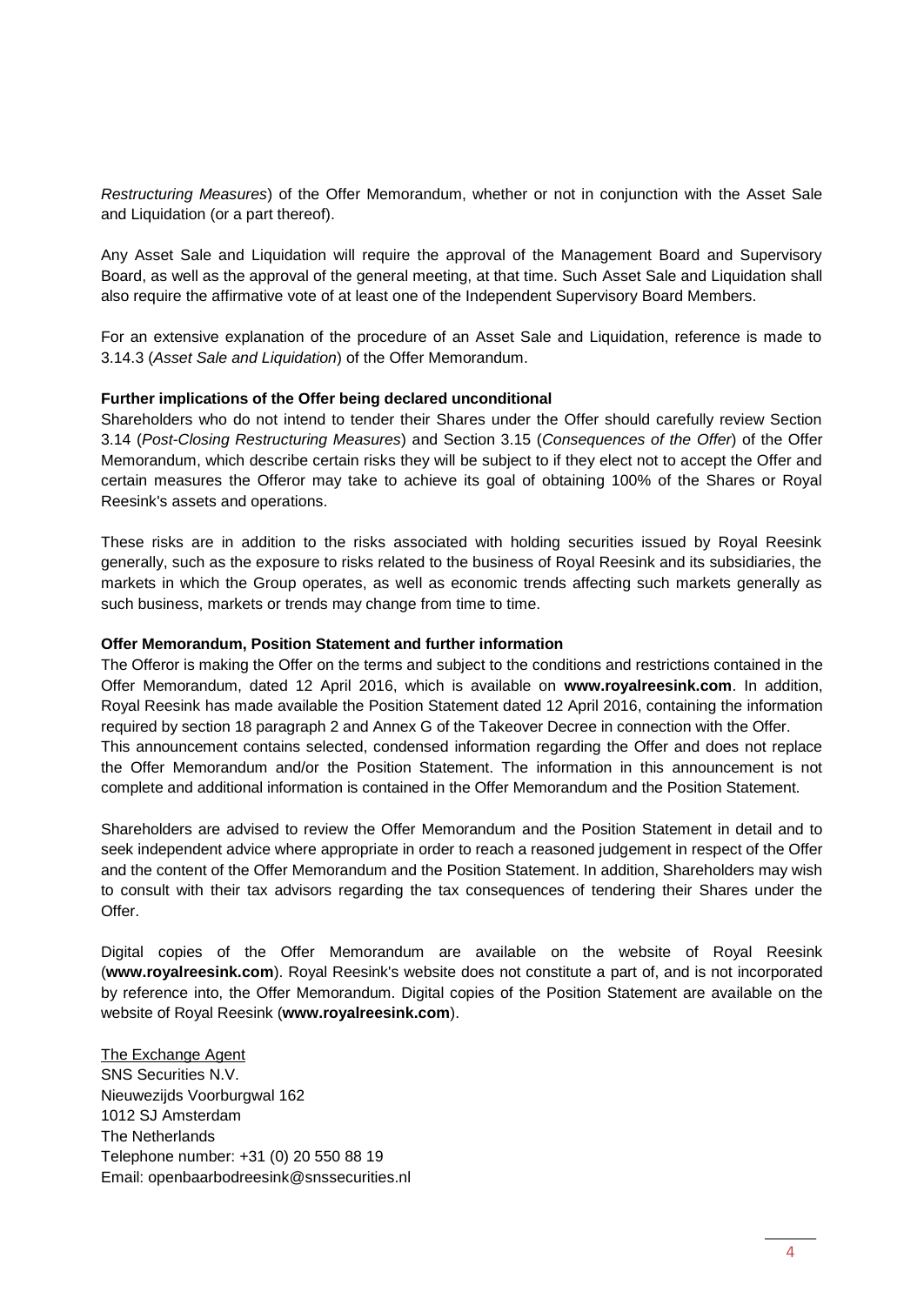The Company Royal Reesink N.V. Ecofactorij 20 7325 WC Apeldoorn The Netherlands

### **Advisors**

Clifford Chance LLP is acting as legal advisor to the Offeror.

Rabobank is acting as financial advisor to Royal Reesink and De Brauw Blackstone Westbroek N.V. is acting as legal advisor to Royal Reesink. Citigate First Financial is acting as communications advisor to Royal Reesink. Houlihan Lokey Leonardo has provided a fairness opinion to the Management Board and Supervisory Board.

### **For further information please contact:**

Mr. G. Van der Scheer, CEO Royal Reesink N.V. Tel.: +31 (0)575 599 301

#### **About Royal Reesink**

Royal Reesink focuses on two segments: Reesink Equipment and Reesink Industries.

In Reesink Equipment, our businesses are involved in the distribution of leading brands and/or the delivery of strong concepts for agriculture and horticulture, landscape maintenance, material handling and civil engineering. The products are supplied either directly or through dealers to farmers, contractors, green area companies, golf courses, municipalities, government bodies, water boards, foresters and logistics customers operating in the food & agri, non-food, industrial, transhipment (harbours) and civil engineering sectors.

In Reesink Industries, our businesses are involved as a distributor of steel, personal protection items and hydraulic components and systems. In this segment, we mainly supply steel manufacturers, building sites, installation production companies, technical wholesalers, the offshore and shipping industry, machinery manufacturers and the agricultural industry. For more information, please visit: www.royalreesink.com.

### **About Gilde**

With offices in the Benelux and DACH regions, Gilde Buy Out Partners is a leading European private equity investor in mid-market transactions. Founded in 1982, Gilde has been supporting management teams in over 100 buy out transactions. Gilde manages funds in excess of €3 billion and has a controlling interest in companies such as Royal Ten Cate, Enkco, Roompot, Comcave, Riri, Teleplan, Powerlines and HG. For more information, please visit: www.gilde.com.

## **About Todlin**

Todlin is an investment fund managed by Teslin Capital Management. Todlin invests in promising listed small-caps. Based on fundamental analysis Todlin selects companies with a strong market position, healthy and growing cash flows and a proper corporate governance structure. Todlin focuses on responsible value creation in the long term and acts as an active and involved shareholder. For more information, please visit: www.teslin.nl.

#### **About Navitas Capital**

Navitas Capital is a privately owned investment company focused on investing in strong, medium-sized companies with growth prospects. The approach can be described as proactive and entrepreneurial, with